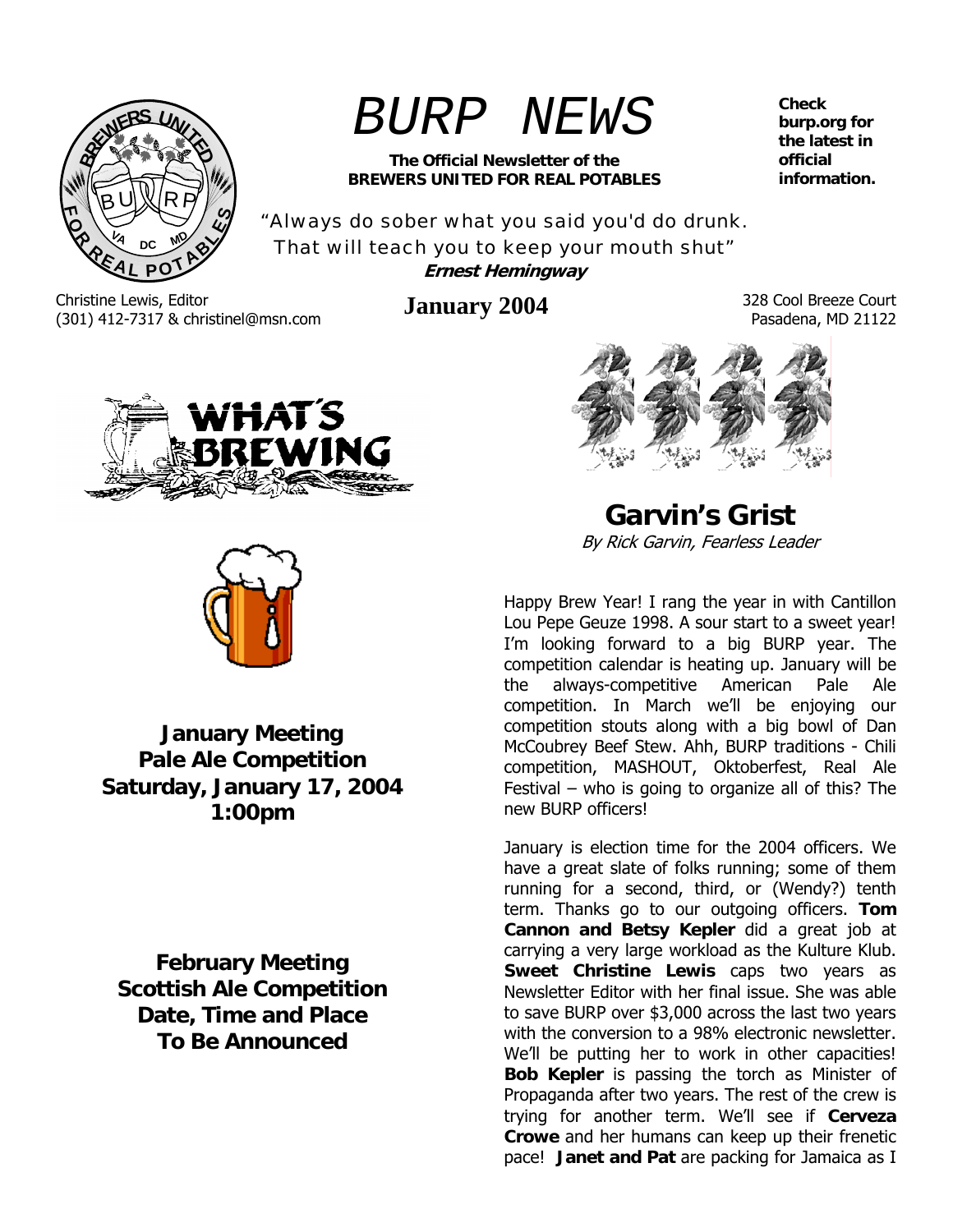BURP News Page 2

write this and will not be at the January meeting – drink a Red Strip for us! **Paul and Jamie Langlie** are going for Minister of the Web – thanks for your responsiveness this year! And our very prosperous Minister of Prosperity (Treasurer), **Kathy Koch**, will be stepping up again. I personally appreciate Kathy's quick turn around of expense checks and her stewardship of our growing bank account. **Wendy Aaronson** is running for Minister of Education for the ninth or tenth time. I look around competitions and see a lot of BURP judges Wendy has trained over the years. I'm looking forward to getting our next set of BURP examinees seated in front of a BJCP exam. Ahem, I need to re-take the exam to see if I can finally get the Master pin.

With the schedule filling up how can you participate? We have not nailed down all of the meeting dates. If you are interested in hosting BURP, especially if you live in Washington or Maryland, please let me know.

2004 is going to be a big planning year for Spirit of Belgium IV. Once we get the new officers settled we will be having a SOB IV organization meeting in the February/March time frame. I'll be meeting with the past organizers prior to that to work on some ideas and gather lessons learned. There are many leadership opportunities open for those that want to contribute to an internationally recognized conference. Let me know about your interest.

I'll see you next at the January meeting at **Joyce and Peter Long's** house in Clifton. I'll be getting primed for a trip to London and Dover for the White Cliffs Festival of Winter Ales the first weekend in Febrewary. Just doing my part to support Kentish Microbreweries!

Cheers, Rick



**Vote in the BURP Elections 2004**

It's time once again to vote for BURP officers for the upcoming year. There are two ways you may cast your vote for the candidate of your choice:

1) Vote online – Simply go to http://burp.org/elections/2004, read the candidate statements, and then vote using the handy online ballot. You'll receive an e-mail notification that your vote has been registered and counted.

2) Vote at the Jan 17 BURP Meeting – There will be paper ballots at the January meeting along with a ballot box. Voting will take place during the first 2 hours of the meeting. After this time, votes will be tallied, and results will be combined with the results from the online ballots.

Election winners will be announced and introduced after the ballots have been tallied. All BURP members are encouraged to vote. Best of luck to all of those running for office in 2004.

#### **Fearless Leader (President)**

**Duties: Coordinates BURP activities with other officers. Makes announcements at meetings. Represents BURP to the public. (Which means that you can send articles to your relatives, who will do almost anything to avoid telling their neighbors what you do for fun.)** 

**Campaign Statement: Candidate Rick Garvin (Incumbent)** – It has been a great BURP year as Fearless Leader. With so many people pitching in it has not been a strain to be a BURP officer. I had so much fun that I'd like to do it again? Why? The BURP calendar tends to be pretty well lined up by the time new officers are elected. In 2003 the departing officers had left things well in order and I had to concentrate on executing the plan. For 2004 the Fearless Leader gets to do the plan with the officers. My goal as Fearless Leader for the 2004 plan is to maintain BURP's great traditions of more and better Free Beer and prepare for a big event in 2005 - Spirit of Belgium IV. Cheers, Rick.

#### **Minister of Enlightenment (Educator)**

**Duties: Organizes several educational sessions about brewing techniques or particular styles. Sets up yearly preparation courses for the BJCP exams. Holds pre-meeting commercial beer**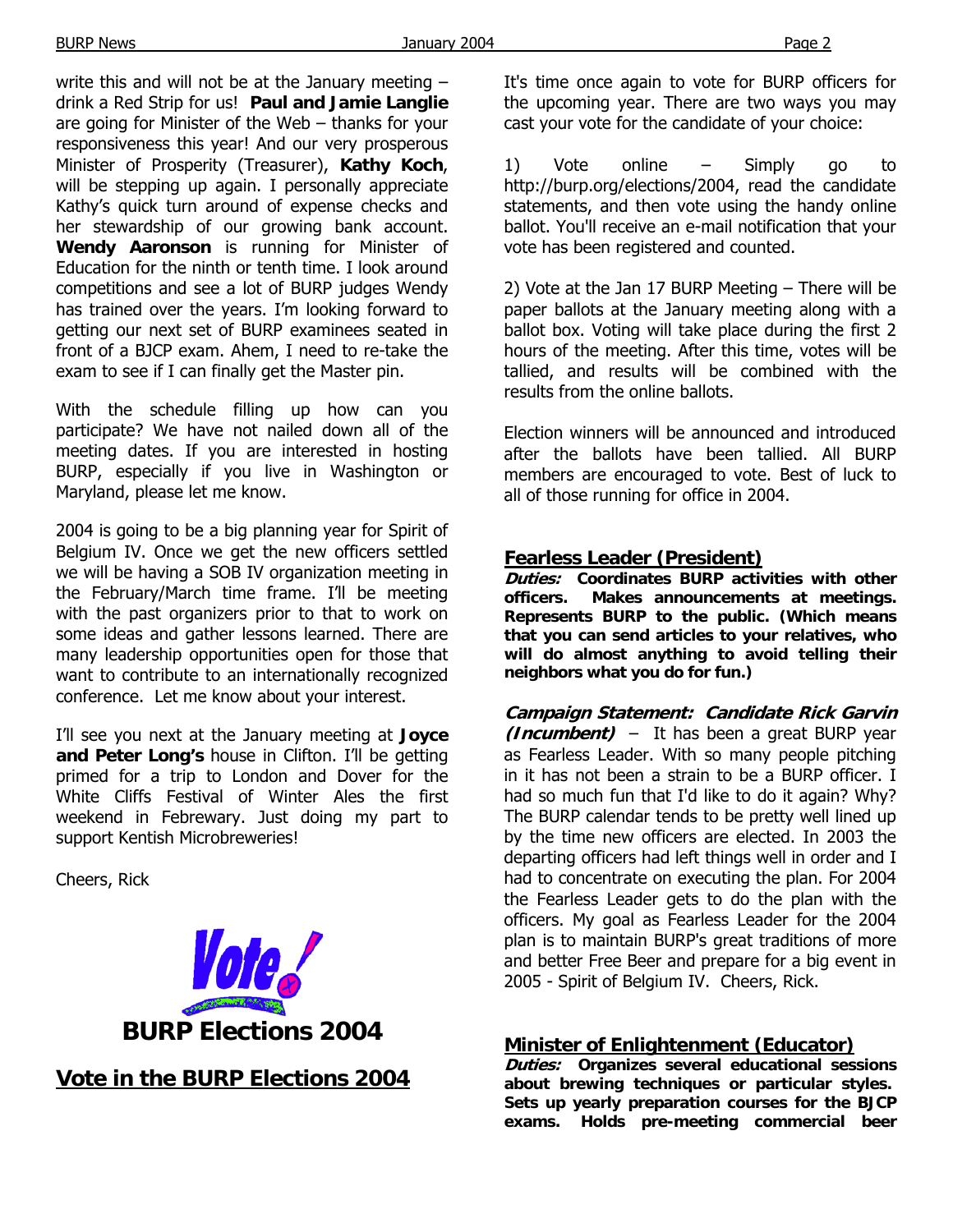**tastings to assist club members hone style recognition skills.** 

**Campaign Statement: Candidate Wendy Aaronson (Incumbent)** - I want to be Minister of Enlightenment because you voted me into this position years ago and now it is who I am. I am Minister of Enlightenment for Life! My business cards reflect this. Even though I did squat to enlighten anyone last year, no one can compete against me, because I have charmed everyone into believing that they are learning more about beer all the time. So, vote for me!

In all seriousness, I'm running for this important office because it gives me an opportunity to learn. I have noticed a few new faces in the club, so this could be the year to have a BJCP Exam Preparation class. Although everyone has evaluated the course very favorably and the course graduates have always achieved passing exam scores, I know some individuals who are very interested in the course have not signed up because of the 15-week commitment and metropolitan area traffic. I plan to reformat the course and create local study sessions to enlighten a larger audience and thus get more votes in my pocket for next year. strayed away from educational sessions during the meetings because it seemed like there were too many competing things that people were easily distracted. However, I think this is very unfair especially to individuals who want to learn more about brewing and beer styles, but their time for outside activities related to this hobby is limited to a monthly meeting. Therefore, I will have a 30-45 minute educational session at some of the meetings. Last year, Tom and Betsy created a few fun competitions that brought teams together to brew great beers and provide lots of beer for the monthly meetings. I would like to expand that concept to an educational project that will, at a minimum, result in a BURP newsletter article and probably a publication in Zymurgy. Areas to explore include yeast profiles and first wort hopping. Beer made as part of these projects can be consumed at the meetings.

So, a vote for me is a vote for FREE BEER!

#### **Minister of Culture (Competition Organizer)**

**Duties: Runs monthly club competitions and writes articles about styles for the BURP News. Orders ribbons for contests. Recruits the competition organizer for the Spirit of Free Beer.** 

**Campaign Statement: Candidates Mel Thompson & Dave Pyle -** would like to jointly serve as Minister of Culture and we seek your endorsement at the ballot box.

I made the mistake of making some suggestions to **Tom Cannon** regarding one of the monthly competitions in 2003. Tom said, "Well, you run for the Minister of Culture, I'll vote for you."

So, with one guaranteed vote from Tom, I agreed to run as long as someone with years of illustrious service to BURP and experience with the Spirit of Free Beer would run with me.

Dave Pyle stepped forward and, with his guidance and experience, we hope to have another successful year of club competitions and even more FREE BEER. Now, if you prefer to vote for someone else, I have absolutely no problem with your choice and I will assist that person(s) with the club competitions. Just keep in mind that this someone will need to garner at least 2 votes to surpass the in-the-bag vote from Tom for the Team of Mel and Dave.

Cheers! Mel

### **Minister of Truth (BURP News Editor)**

**Duties: Edits the BURP News and gets it to you in time for you to know when and where the next meeting is. Solicits articles and people to be meeting reporters. Serves as BURP's Secretary for its official functions.** 

**Campaign Statement: Candidate Bill Ridgely** - I have been roped into, er, ahem, nominated for the esteemed position of BURP Minister of Truth, i.e., newsletter editor. I'll be willing to take on this responsibility with the usual caveat - I refuse to write the whole thing. I'll continue to contribute my BURP historical column, but I'll need help from the membership to provide interesting and eclectic articles each month. It would be nice to receive a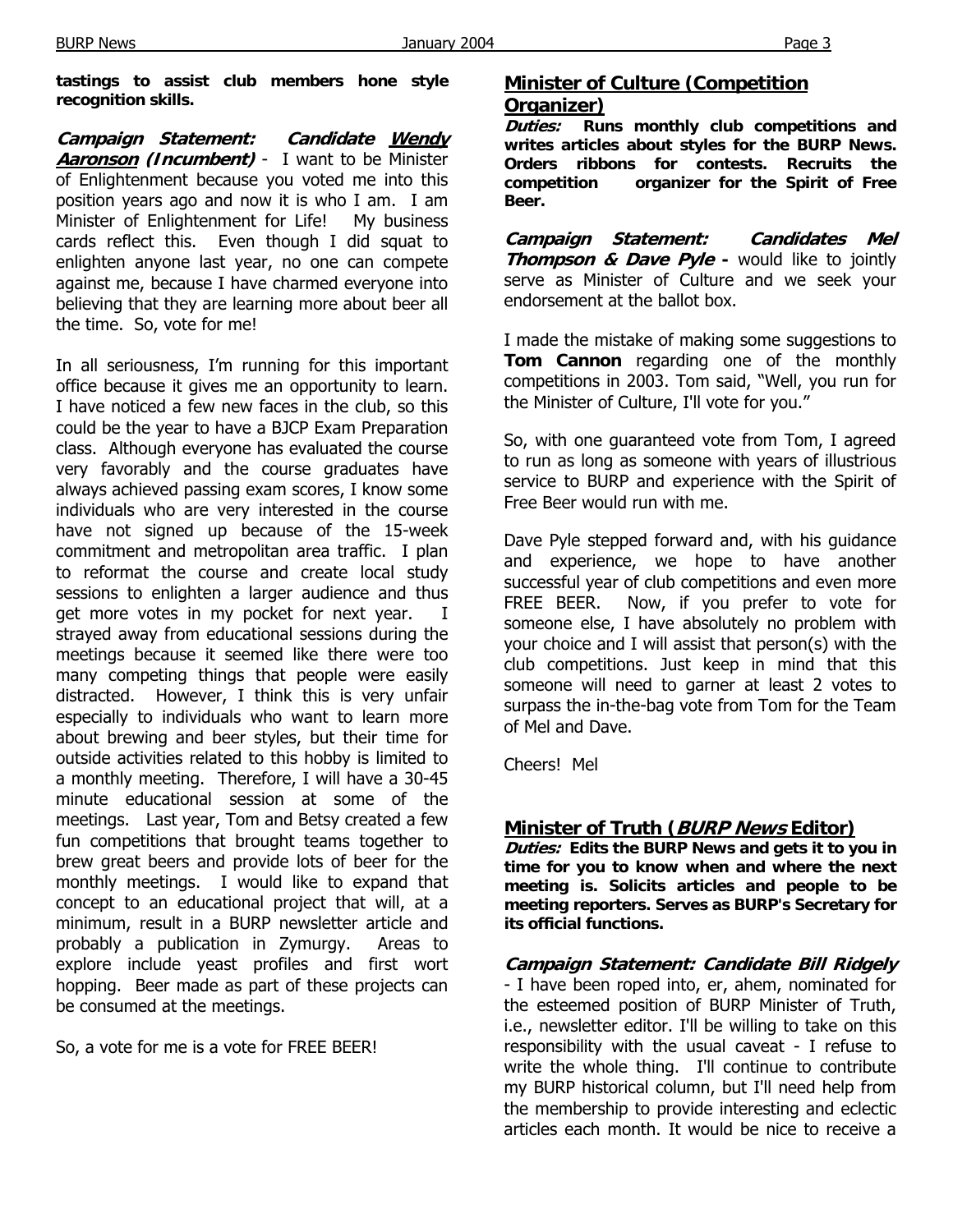few 1st person accounts of brewing experiences and adventures. I'd also like to receive travel reports from those visiting great beer locations or attending beer festivals (hint to the group leaving soon for England). I'd also like to bring back the practice of having a guest writer each month report on the previous month's meeting. Finally, I insist on the Minister of Enlightenment getting off her duff and contributing regularly.

As far as the technical makeup of the newsletter, while it would be nice to have a more graphicsintensive format, I want to continue to keep the file size relatively small for downloading (now that over 90% of the club receives the newsletter electronically). My experience? I was BURP newsletter editor in 1988 (and boy, was word processing primitive in those days). I was also editor pro tem on several occasions, in particular when editor **Erik Henchal** was called away to the Gulf War (1990-91) and on several occasions when editors **Paul & Jamie Langlie** were called out of town. Vote for me, 'cause if you don't, no one else gonna do it.

#### **Minister of Propaganda (Membeersip Chairman)**

**Duties: Serves as BURP'S point of contact with folks who are interested in joining. Maintains the club membership database and electronic newsletter notification e-mail list. Prints the labels for your newsletter, membership cards, and renewal notices.** 

**Campaign Statement**: **Candidates Jim & Linda Rorick (team) -** St. Arnold has inspired us to run for the office of Minister(s) of Propaganda. In our many years of BURP membership (since 1995 by our best recollection) we have enjoyed the many benefits of membership, including education, camaraderie, and the tasting of many a fine ale and lager from the BURP brewers. We believe that, like St. Arnold, we can preach the benefits of beer, especially when consumed within the BURP congregation. We believe that all beer brewers can benefit from association with fellow brewers and that BURP is the best organization of brewers. Our goals are to (1) maintain and grow the BURP membership by providing information and support to current members and sponsors, and (2) preach the ways of BURP and St. Arnold (with his never empty mug of beer) to those worthy of membership. If elected, we will strive to fulfill the duties of Minister(s) of Propaganda to the best of our abilities and the bottom of our mugs.

#### **Minister of Finance (Treasurer)**

**Duties: Knows where the money comes from and where it goes. Maintains the BURP bank account. Participates heavily in financial forecasting issues, such as "can we afford to front the money for T-shirts, glasses, and openers." Makes reimbursements when presented with appropriate receipts.** 

**Campaign Statement: Candidate Kathy Koch (Incumbent) -** Fellow Burpers, I humbly come to you to ask for your vote to accept my service as minister of prosperity for "one more year." Careful management of the Club's assets indeed does lead to prosperity in more than the simple "bottom line" way. It is our actual financial soundness which allows the club to plan ahead with confidence for our signature events—MCAB, SOFB, SOB, holiday parties, special meeting events and the like. Because we reliably have the funds to advance for those events, our hard working members consistently execute successful club activities. It also enables us to keep our library of reference materials up to date, to support educational activities and to keep membership dues at a low rate.

If elected, I pledge to continue to do my best to assure fiscal soundness and prompt payment of all of our obligations. I'd also like to invite any members who think they might be interested in the future to step forward and start learning more about the job so future transitions go smoothly and new faces bring ideas and contributions to the club.

### **Minister of the Web (Webmaster)**

**Duties: Administers burp.org Maintains the web site. Creates new pages for upcoming BURP events and updates the web pages. Keeps the BURP Calendar current. Custodian for BurpList and BURP's administrative internet mailing lists. Maintains the @burp.org email aliases.** 

**Campaign Statement: Candidates Paul & Jamie Langlie (Incumbents)** - Thank you for your support this past year! We have revamped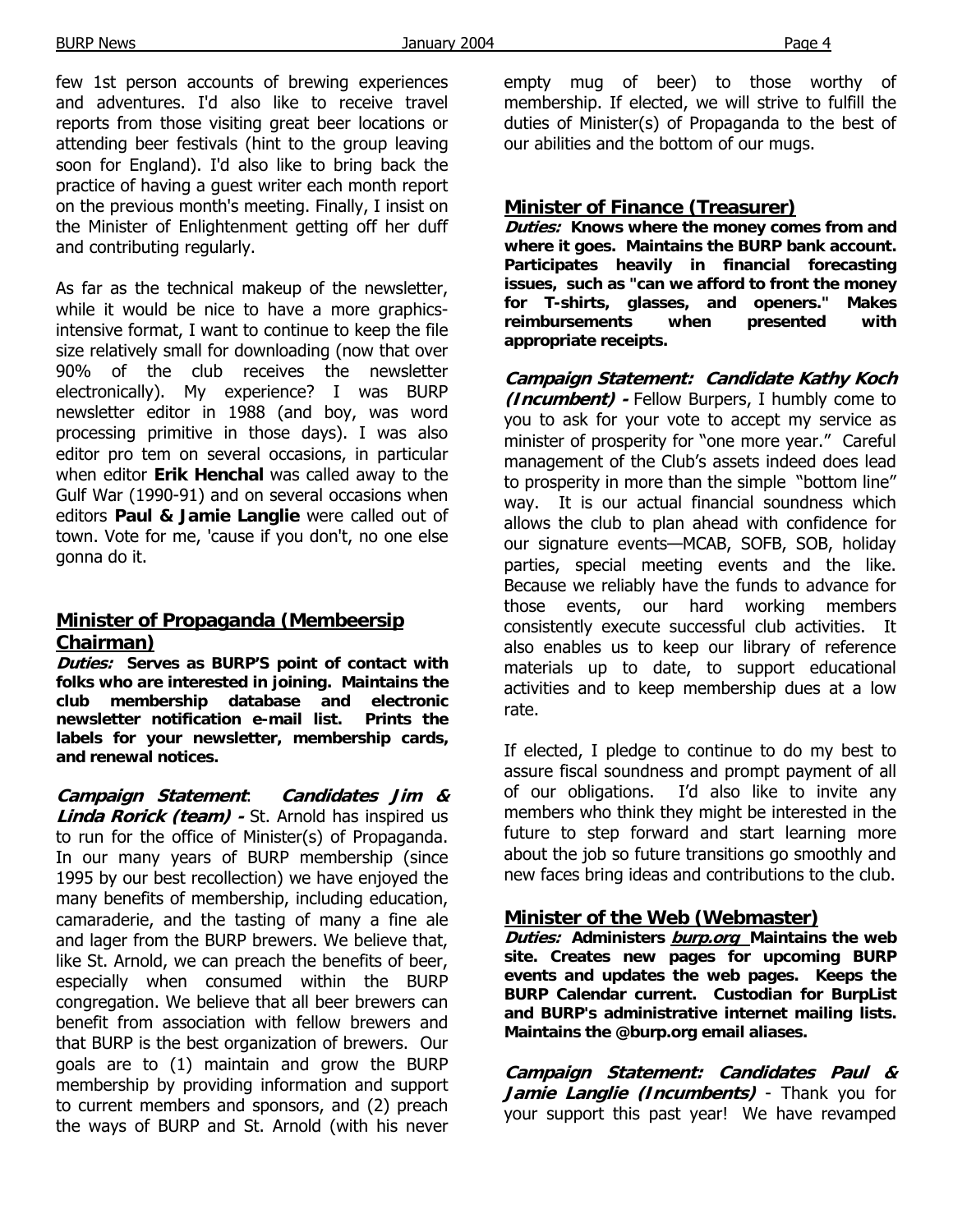and upgraded many of the site's functions using VB Script for building calendars, competition and scheduling pages, and the "Brewer of the Year" page. The photo gallery has begun to take shape, and the newsletter archive has been re-organized. Lessons learned from working on the MCAB and SoFB registrations will help us to develop new online registration procedures for future BURP competitions. An online membership database is also under development.

With the support of "Team Langlie," including Stein and Kai, we have all of the technical and artistic capabilities needed to keep the site running smoothly. Your ideas are always welcome, because bottom line, the website is only as useful (and fun) as your contributions make it.

#### **Minister of History (Libeerian)**

**Duties: Maintains the BURP Libeery, a great resource, which is underutilized. Receives newsletters from clubs all over the country, which is pretty interesting. Sends the BURP goon squad after people who have not returned Libeery material.** 

**Campaign Statements: Candidate Cerveza Crowe (Pat & Janet also) (team)** – Books? Those are large dusty coasters for our beer, right? Wait. I said that last year. Last year? Wow the year did fly by. As our second term as BURP Libeerian what did we accomplish? Last year the BURP library got a new warm comfortable home up off the floor on dry shelves. We had two books borrowed. We added a number of books from donations and one purchase. Check out our new Belgian beer cookbook!

As Libeerians we will faithfully carry out our duties as BURP officers. We are also looking to build upon the previous year's work, by updating and posting the catalog on the BURP Web Page to reflect the current collection. We will also develop a lending form to be available on the Web page. Our goal is to increase accessibility, stir more interest and encourage lending for the BURP Library.

Please vote for us in this election. Thank You.

# **2004 New Beers Resabrewtions**

#### by Tom Cannon

Happy New Beer to all BURPers! What a year 2003 turned out to be. Despite evidence that homebrewing has, again, dropped off, we got a lot of brewing done last year! Spirit of Free Beer numbers were down significantly, but we had plenty of beers at our monthly competitions, including lots kegged beers at the Real Ale Competition and BURP Oktoberfest.

So what does 2004 have in store? I would guess we're all thinking ahead this year planning on what we would like to brew and when. I polled a number of our more serious homebrewers to find out what, exactly, are our New Beers Resabrewtions for 2004. Here's what I got….

#### **Kathy Koch:**

Get a roundtuit. Get extra ones to share. Get extra refrigeration to make lagers. Take more Fridays off.

#### **Keith Chamberlain:**

Break the 100 gallon limit for 1 year's worth of brewing.

Make a witbier for the summer. Have 3 entries in the SoFB for IPA! Win homebrewer of the year. Hey everyone needs a goal and heating up the competition is one way to get the club to make better and better beer!

#### **Tom and Colleen Cannon**

Brew a Stein (Stone) Bier with the Keplers. Win the damn competition (Real Ale Competition) I started!

#### **Mike McGuire**

My main brewing goal for 2004 is to brew for all of the BURP club competitions (I guess so he doesn't have to judge in them!). Not sure if I'll meet the goal but I should do better than usual! Depending on the competition schedule this may force me to brew some styles I've never tried before, and it should get me some good judging feedback every month of the year. A specific style goal is to brew my first rauchbier.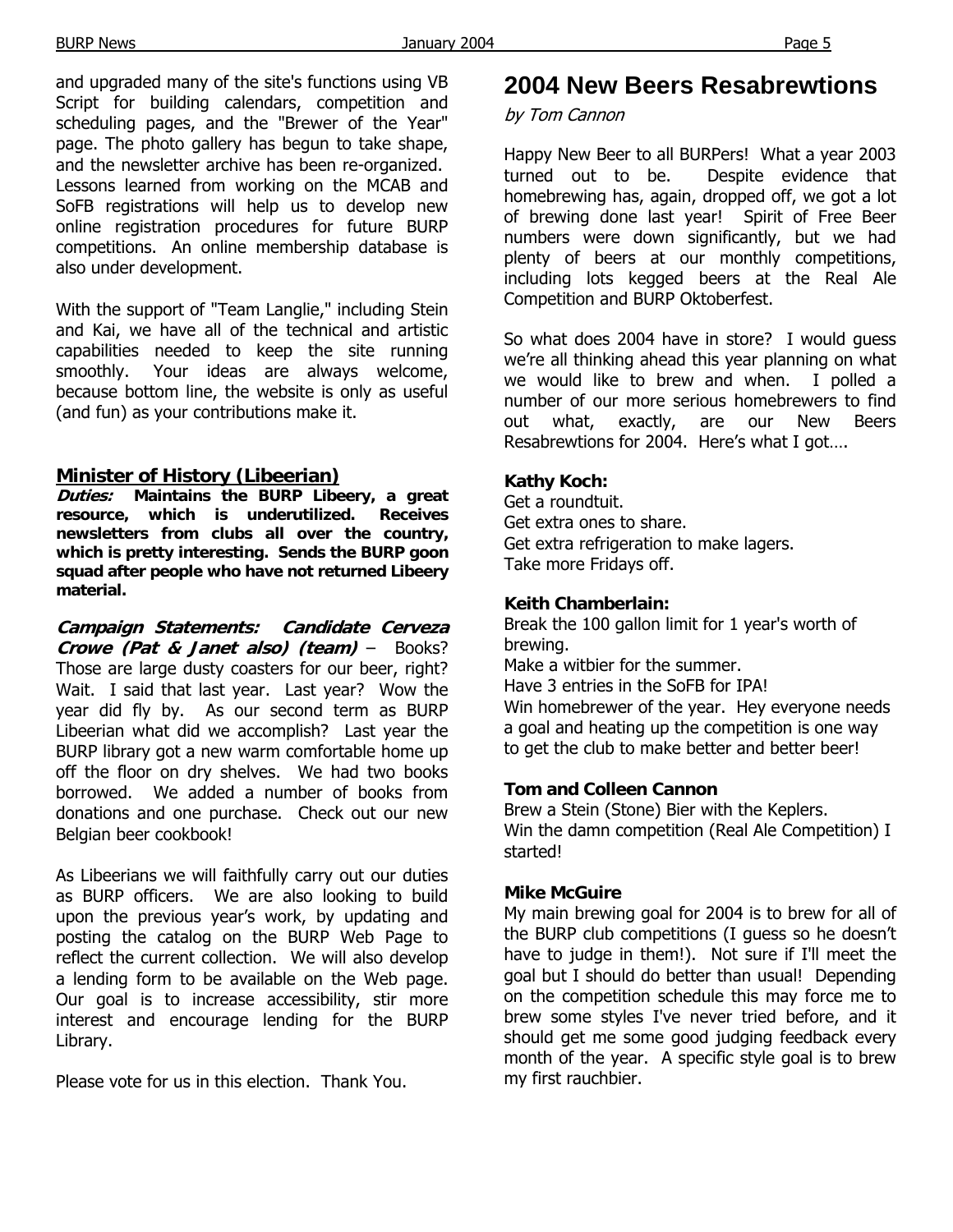#### **Steve Marler**

To win the damn competition (BURP Brewer of the year) I started.

#### **Wendy Aaronson**

My New Beers Resabrewtion is to brew a lambic or Oud Bruin with the mixed strain culture that has been sitting in our basement for the past 3 or 4 years. It started from the dregs of all the lambics we consumed at a tasting at the Pyle's house.

#### **Bill Ridgely**

My resabrewtion is to finally hook up and use the counterflow chiller we bought last year. This means purchasing a pump and finally learning something about plumbing. Would also like to brew an oatmeal stout, a style we've never brewed before.

#### **Rob Hanson**

First, the obvious: Brew more! and the corollary: Brew more with friends.

Finally plan, start and then finish the projects that make me say "D'oh!!" every time I brew.

Siphon a little of my brewing allowance each month for the draft beer serving and glassware collection cabinet I'm dreaming of in my dining room (no promises on when \*that\* will be finished).

#### **Mel Thompson**

My goal this Winter is to convert all kettles (4 kettles for double batches) to 1/2 inch stainless fittings (2 to go) and fabricate several new false bottoms.

#### **Andy Anderson**

What a scary concept. To have goals makes me feel quite nervous. That means I either have to accomplish them, or come up with an excuse as to why I quit. I prefer to set the bar as low as possible. So, with a great deal of trepidation, let me put forward these resabrewtions for 2004:

1. Make a style of beer I've never made before. (Of the 79 BJCP sub-styles, I still have 24 that I've never made ... but do I really want to make "Light American Lager"?)

2. Drink a style of beer I've never drunk before. (That will be a tougher task, as all 24 from #1 have been tried ... so maybe a Michelob Ultra? ... or not) 3. Win a ribbon with an extract beer.

4. Make a palatable beer with over 12% ABV.

5. Drink a beer while making a batch ... nah ... it'll never happen.

#### **Bob and Betsy Kepler**

Brew two styles of beer we haven't brewed before (Barleywine and Steinbier).

# **Euro Tour de BURP: Prague to Vienna**

Part 2 – A Brief History of Czech Beer and Brewing

By Bill Ridgely

"I suppose that drinking beer in pubs has got a good influence on the behavior of Czech society, because beer contains less alcohol than for example wine, vodka or whisky and therefore people's political chat in pubs is less crazy." Vaclav Havel, 1995.

The Czech Republic rates many beer-related firsts – first in per capita beer consumption, first beer brewing textbook, first beer museum, first pilsnerstyle beer, and first president to write an absurdist play based on his experiences working in a brewery (see above).

Today, we think of the Czech Republic primarily as the birthplace of Pilsner beer, the world's most popular beer style. However, records indicate that beer was brewed in the Czech lands since at least the 9th century and possibly earlier. Cultivation of hops in Bohemia was chronicled as early as 859 AD, and the first export of hops was noted in 903 AD. The earliest mention of beer production is found at the Břevnov monastery, where the local Benedictine monks were making beer and wine in the year 933.The first historical document directly relating to beer production is the foundation charter for the Vysehrad church, dating from 1088. In this document, the first Czech king, Vratislav II, decreed that his estates should pay the church a hop tithe for the brewing of beer. The first recorded brewery was built at Cerhenice in 1118,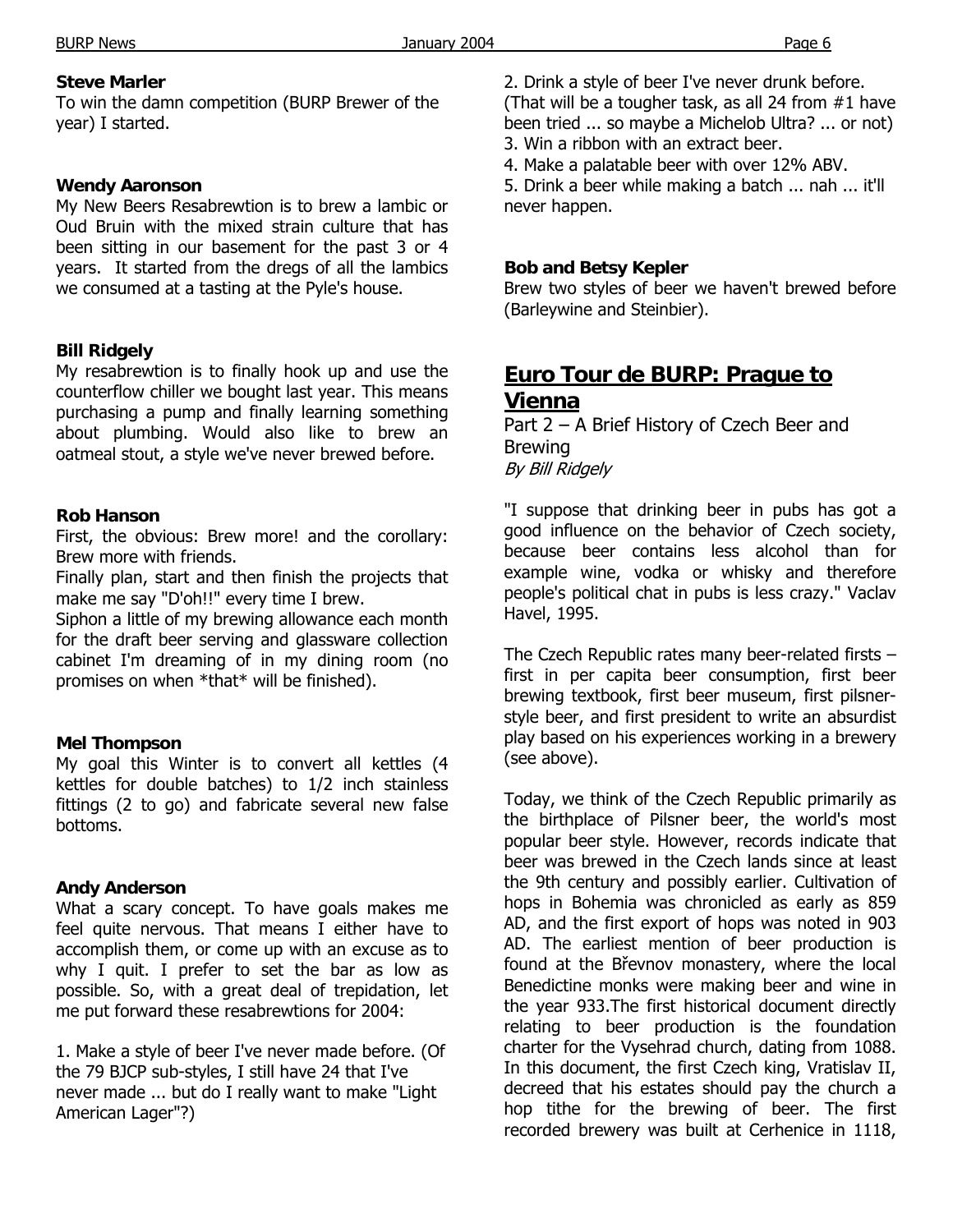although nearly all beer at that time was brewed at home or in monasteries because of an official ban on brewing dating from the early 11th C. Some believe the brewery at Cerhenice was actually more of a cooperative malt extract plant, producing wort for cooperative members to finish at home.

 In the 13th century, King Wenceslas I convinced Pope Innocent IV to revoke the 200-year old order banning the brewing of beer, and this could explain why he forever after became known as Good King Wenceslas. The king also exhibited an appreciation for the prized Bohemian hop by ordering the death penalty for anyone caught exporting the hop rhizomes to a foreign country.

In 1265, the town that is today České Budějovice in southern Bohemia was founded by King Přemysl Otakar II and given a license to brew. Shortly afterward, in 1290, a similar license was granted to 260 families in the town of Plzen in western Bohemia. Early on, beer was primarily home brewed for the consumption of the local burghers, but it became so popular that it was soon being sent to the surrounding areas of both towns. By the middle of the next century, beer brewing had become a commercial industry, and, with increasing complexity, brewing and malting became separate trades with their own quilds. Buildings, too, became specialized at this time, with separate facilities being devoted to brewing and to malting.

The Renaissance (15th C) became the high point of both Czech culture in general and the beer industry at that time. Czech beer and ingredients (Moravian 2-row barley and the famous hops from the Zatec region) were being exported widely, especially up the Elbe River to Germany, where the Saaz hop was prized in the Hamburg hops market. By the early 16th C, the beer industry contributed well over 50% of total income to Czech towns with medium to large sized breweries. In the brewing town of Rakovnik, the figure was close to 90%.

Unfortunately, as was often the case in the last millennium, war would rear its ugly head and devastate Czech culture in all of its aspects. During the Bohemian phase of the Thirty Years War (1618- 21), the Czechs were defeated and subjugated by Holy Roman Emperor Ferdinand II. Beer was still being brewed but was no more than a commodity,

used at one point to pay off a Swedish army to prevent the plunder of the town of Kutna Hora. Because of its subsequent ties with the Empire, the Czech brewing industry came more and more under the Empire's auspices based in Vienna. It wasn't until the 19th C that Czech culture began its long reawakening from centuries of decline.

This is where the story of Pilsner beer begins. The industrial revolution, begun in England in the late 18th C, had already brought many changes in the techniques of commercial brewing, resulting in a more consistent product. Two major events, however, made the world ready for an entirely new style of beer – the isolation of lager yeast strains and the mass production of clear glassware.

The first was accomplished jointly by Anton Dreher in Vienna and Gabriel Sedlmayr in Munich, friends who collaborated in the discovery that a bottom fermenting yeast strain could be isolated from the mixed strain then in use throughout Europe. The first beers brewed using the new yeast appeared in both cities in 1841, and barely a year later, in 1842, a pot of it was smuggled into Pilsen by a Bavarian monk. While Dreher focused on the production of an amber lager and Sedlmayr a darker Munich version, the combination of lightly kilned Moravian malt, spicy Saaz hops, and extremely soft water in Pilsen resulted in the creation of a very pale, highly bittered beer. The lagering (cold conditioning) process settled out solids, smoothed and rounded the flavors, and made the new beer style look good in the new clear glassware.

By the 1880's, thanks to the research of Pasteur & Hansen, techniques were established for isolating pure yeast cultures, making lager beers even cleaner and more consistent. This, along with refinements in refrigeration technology, started lager beer (and in particular Pilsner-style beer) on its way to becoming the premier beer style brewed throughout the world. Pilsner eventually evolved into several sub-styles, including those using adjuncts to lighten body and flavor. By the early 20th C, the lager revolution was in full swing!

Next Time – Czech beer today.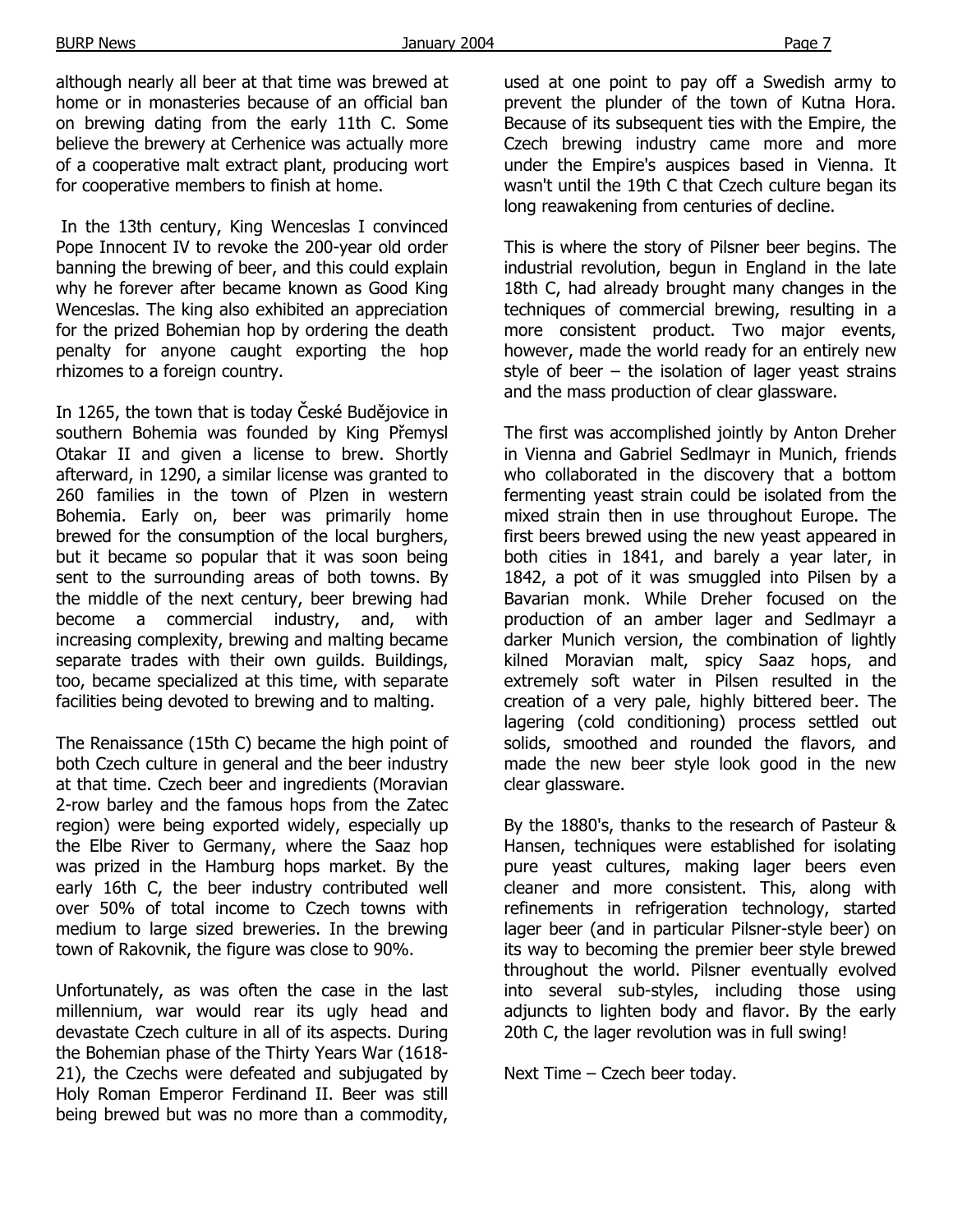

# **Betsy and Tom's Kulture Korner**

### **Decembeer Cereal Brew-Off Recap:**

Thanks to all the brewers who brewed for this competition and provided us with lot of great beer for the Holiday Banquet. The Holiday banquet featured the final team brew-off for 2003. This time the challenge to BURP's brewing teams was to use set ingredients AND a box of breakfast cereal. BURP supplied the base ingredients for a 5- gallon batch of beer. These ingredients were 8# Pale malt, 1# Light Munich malt, 1# Crystal malt, 2 oz. each of Chinook, Northrn Brewer and Saaz hops, and a yeast of the brew-team's choice. The brew team could have added up to 1 pound additional ingredients and must have added 1 container of breakfast cereal.

You can see from the variety of styles entered, that the brewers had fun with this challenge. It appears to have been quite a successful brew-off, too, with 15 beers entered and every beer getting "best beer" votes. In fact, the final tally was quite close among the top beers. Since there were no score sheets to provide feedback to the brewers, we had a Christmas elf make brief notes on each beer. We've included those notes with a list of the brewers, their beers and the cereal they used.

#### **BURP's Decembeer Brew Off Teams, Beer Name/Style, Cereal Used and "elf" notes:**

Entry # 15--Jay Russ & Mike McGuire, Cocoa Puffin' Porter, Cocoa Puffs. "Chocolatey-licious!"

Entry # 3--Bob & Betsy Kepler & Tom & Colleen Cannon, Abbaye Deux Skoeps Dubbel, Kelloggs Raisin Bran. "Raisiny character and a sense of humor!"

Entry # 12--Nick Steidl & Dave Pyle, Rauchbier, Honeynut Cherrios. "Mmm, smokey, honey nuts!"

Entry # 1--Mel Thompson, Pete Ryba & Paul Langley, Holy Day Dubbel, Trader Joe's Organic Mango Passion Fruit Granola. (**3rd Place**). "Subtle Belgian character, interesting mix of mango and passionfruit."

Entry # 8--Ralph Bucca & Howard Wellman, Bitter, Luca puffed cereal. "The Luca gods made this bitter creamy!"

Entry # 6--Bud Hensgen, Mark Hogenmiller, Christina Wren & Herb Rose, Mighty Merry Christmas Spiced Ale, Cream of Wheat. "Has the creamy texture and spicy flavor of a bowl of hot cream of wheat with maple syrup."

Entry # 10--Steve Marler & Robert Stevens, Ghost of a Christmas Past Porter, Cocoa Puffs . "Chocolatey sweet porter."

Entry # 9--Steve Marler & Robert Stevens, Santa's Dream Cream Ale, Corn Pops. "Corny and sugary taste make a good cream ale and evokes memories of Sugar Corn Pops."

Entry # 4--Andy Anderson & Kathy Koch, Hoppy Holiday Pale Ale, Post Shredded Wheat (**1st Place**). "Nice hoppy punch!"

Entry # 14--Alan Hew, Clint & David Derricotte, IPA, Oatmeal. "Interesting juxtaposition of creamy oatmeal and bitter hops."

Entry # 13--Alan Hew, Ty Ming & Pat Macy, Sweet Stout, Cocoa Pebbles? (**2nd Place**). "Great real ale, excellent condition and flavor with a punch."

Entry # 2--Bill Ridgely, Wendy Aaronson & Alison Skeel, Zalig Kerstfeest (Flemish for Merry Christmas) Belgian Pale, made Hodgson Mill Cracked Wheat Cereal. "Refreshing beer, sparkles across the tongue."

Entry # 5--Keith Chamberlin, Ken Carter & Alan Hew, Raisin Brantastic Belgian Brown, Post Raisin Bran. "Raisiny character with alcohol warming."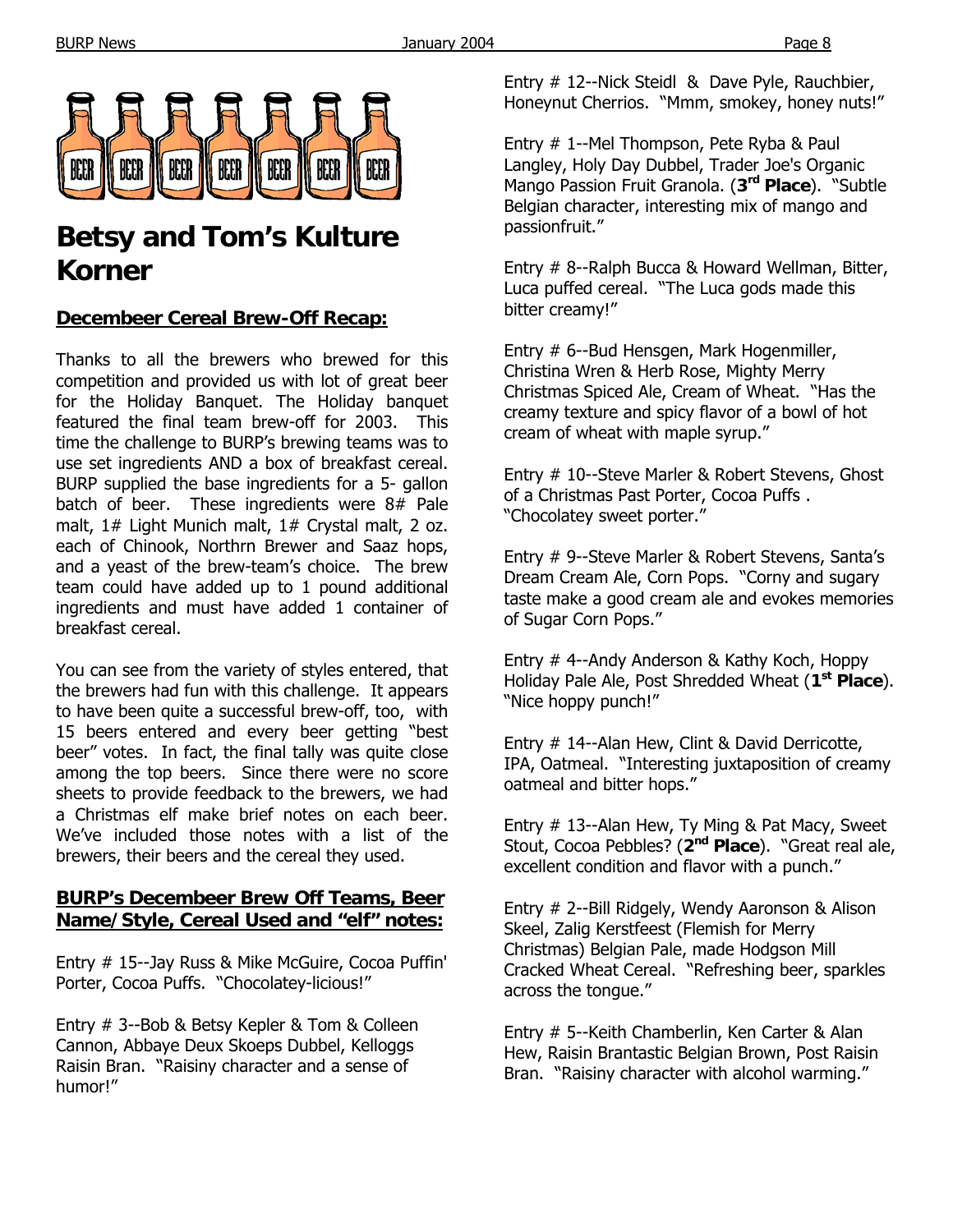Entry # 7--Christian Layke, Dan Praeger, Amy Cassara, Abbey May, & John St. John, Amy's Undoing Saison, Quaker Oatmeal. "Amy must be a saucy one because this beer is spicy!"

Entry # 11--Becky Pyle & Terri McEuen Steidl, Belgian Pale, Cranberry Almond Crunch. "You could taste the cranberries and it has a nice Trappist character."



**January Club Competition: America Pale Ales** 

#### Pale Ale

"Oh Beer! O Hodgson, Guinness, Allsop, Bass! Names that should be on every infant's tongue!"

Charles Stuart Calverley

When tracking beer history, the Pale Ale Style is one of the most difficult to nail down. It's easy to point to Burton as the nexus of Pale Ale development, but it's hard to work this in with the development of pale ales as early as 1630 in London. In addition, the very term "Pale Ale", in the early  $19<sup>th</sup>$  century was a double misnomer. The beers were hardly as pale as those coming from the continent, and the term Ale, at the time, referred to fermented beverages that did not use hops. Hardly a good description for amber, often quite hoppy beers!

The foundation of the beer style is the grain used. Before the late  $18<sup>th</sup>$  century, cheap, brown malt was the standard for the beers being brewed, including the Porters and Stouts, which were popular at the time. Paler malts could be produced, but they were expensive. The difficulty of using the brown malts was that it often took a great deal of aging before the beer would become generally drinkable, and this caused problems for all but the largest of the breweries. Paler beers

using pale malts were being produced, but they cost more and were reserved for "the gentry" because, not only were they paler, but they were also clearer and this was a character in beer that was beginning to become prized.

So here's where we are. We have the largest breweries making a majority of the beer (porter) using inferior malt, while the smaller breweries are starting to switch over to more expensive pale malts to support a small market for expensive, clear, pale beer. Hodgeson, in London, was the leading producer of paler beers including practically owning the export market (highly hopped, stronger beers to India). But here's the kicker. The large breweries are making lots of money and are reinvesting into better brewing equipment (this is about the time the thermometer and hydrometer were being introduced into the brewing world). One result from this reinvestment spending is the discovery that better malting techniques actually produce malts that are more efficient and therefore not really more expensive. So, say goodbye to Porter and welcome Pale Ale!

Meanwhile, up in Burton, the brewers were producing beers for export to the Baltic. The canal system afforded easy access to ports on the north coast of England. War with France and increased tariffs caused a shift in interest from supplying dark beers to the Baltic and Russia to the lucrative export of beer to India. And what they wanted in India was Pale Ale, particularly big, hoppy Pale Ale! Also started producing Pale Ale in Burton in 1822 and was soon followed by Bass. And while they were making money exporting beer, the tastes at home were changing and Pale Ale was becoming popular at home. Of course, since these beers didn't have to be transported, they didn't have to be quite so strong and bitter. What was becoming apparent as well is that the hard water in Burton was particularly suited for these relatively highly hopped, paler beers. Bass built their second brewery in Burton in 1853 and a third in 1863. Since the pale ale coming out of Burton was considered the finest in the country, London brewers Charrington and Ind Coope also set up breweries in Burton. While exported beer continued as part of their business, a vast majority of the beer produced was for English consumption.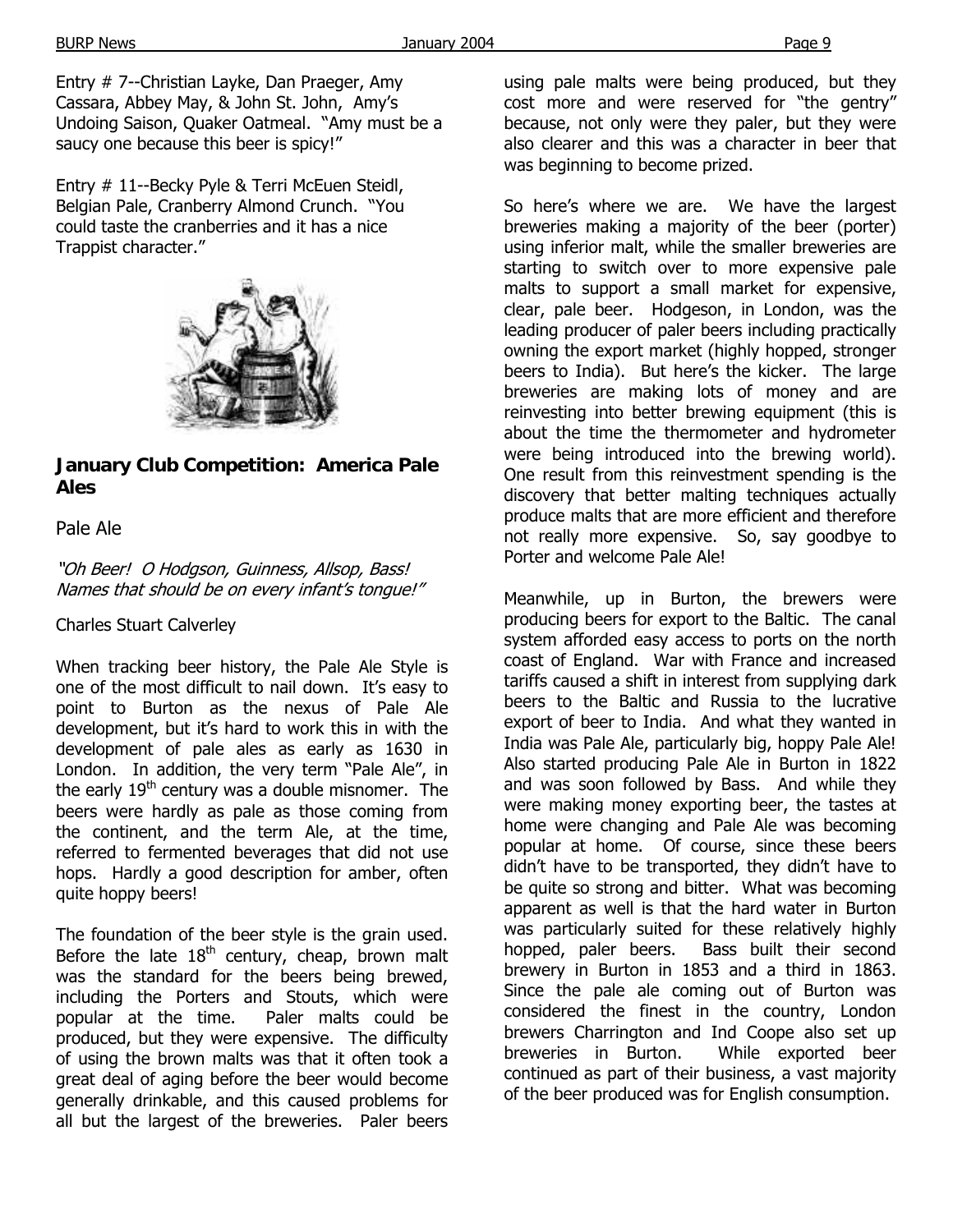So how did we get American Pale Ale? At first, British Ale was produced and consumed in the US due to British influence. Post Revolutionary War, however, as the British influence waned, the European immigrants began producing beers and these were based on the continental lagers that they preferred. Ale production was pretty much confined to the British Isles. After brewery consolidation as a result of prohibition, Balentine was, practically, the only major (regional, actually) making traditional Ale. Other breweries were making ale styles, but usually with lager yeasts. Micro brewers began, primarily on the West Coast, making ales because they were cheaper to produce with less conditioning time than the mass produced lagers. The New Albion brewing company, considered the first of the new wave of micro brewing, began with the production of pale ale, in the British style, but with American hops and grain. The Mendicino Brewing Company grew out of the ashes of New Albion and continues to produce ales. Sierra Nevada, of course, produced highly sought after pale ales. The original Anchor beers used lager yeasts for all of their products until they did a specialty for the Bicentennial called Liberty Ale. Since these were the first micro-brewed beers in the US, they become the standard for the style, that is, made primarily with US grown grain and hops but brewed in the traditional English style. The most significant difference from British Ales is that the Americans tended to like their beers big and our Pale Ales were usually stronger and much more bitter than the beers being produced in the UK.

The January club competition is our traditional Pale Ale Competition. We are accepting beers in BJCP category 6 (American Pale Ale) in the following styles: American Pale Ale, American Amber Ale, California Common. Two bottles required for entry. Good luck! See last month's newsletter or the BURP website for BJCP style guidelines for American Pale Ales and next month's Scottish Ales.

#### **February Competition: Scottish Ales**

These are the Scottish Ales in BJCP Category 5. We will not be accepting Wee Heavies.

# **BURP 10 and 20 Years Ago**

Compiled By Bill Ridgely

# **20 Years Ago, January 1984**

Election of BURP officers in the "Year of Orwell" took precedence at the Jan 18 meeting. Following the presentation of recommendations from the Election Committee, nominations were taken from the floor, and the new officers were elected immediately afterward. **Dan McCoubrey** was elected BURP President. Other new officers included **Phil Angerhofer** (Executive VP), **Hank Rupprecht** (Secretary), **Bobby Bauer** (Treasurer), **Dan McCabe** (Activities Chair) and **Bob Klothe** (Parliamentarian). A new post was also established for BURP's longtime jester **Ernie Weissenborn**. Ernie was officially appointed as the club's "Chairman of Perverse & Perverted Humor". Outgoing treasurer **George Burgess** reported that the treasury at the beginning of the New Year consisted of \$235 and 28 BURP t-shirts.

Following the election, **Charlie Rusk**, VP of John I. Haas, Inc (the major hops distributor in the country) gave a presentation about the hop growing industry in the Yakima Valley.

Potables at the meeting were provided by **Bobby Bauer**, who brewed a batch of his 1982 AHAchampionship heavy dark beer.

# **10 Years Ago, January 1994**

The 1994 election of BURP officers took place at the January meeting at **Bruce & Polly Goldman's** house in Alexandria. Since there was only one candidate (or candidate team) for each post, there were no losers in the election. **Tim Artz** moved up from Minister of Culture to Fearless Leader. **Wendy Aaronson** segued from Fearless Leader to Minister of Education. **Rex White** became the new Minister of Culture, and **Katy Dugarm** became the new Li-beerian. **Larry Koch**, **Bill Ridgely**, and the **Feist/Goldman** team kept their old posts as Ministers of Finance, Propaganda (Mem-beership), and Truth (Newsletter) respectively. The pale ale contest held at the meeting was won by **Robbie Zev Ludwick**.